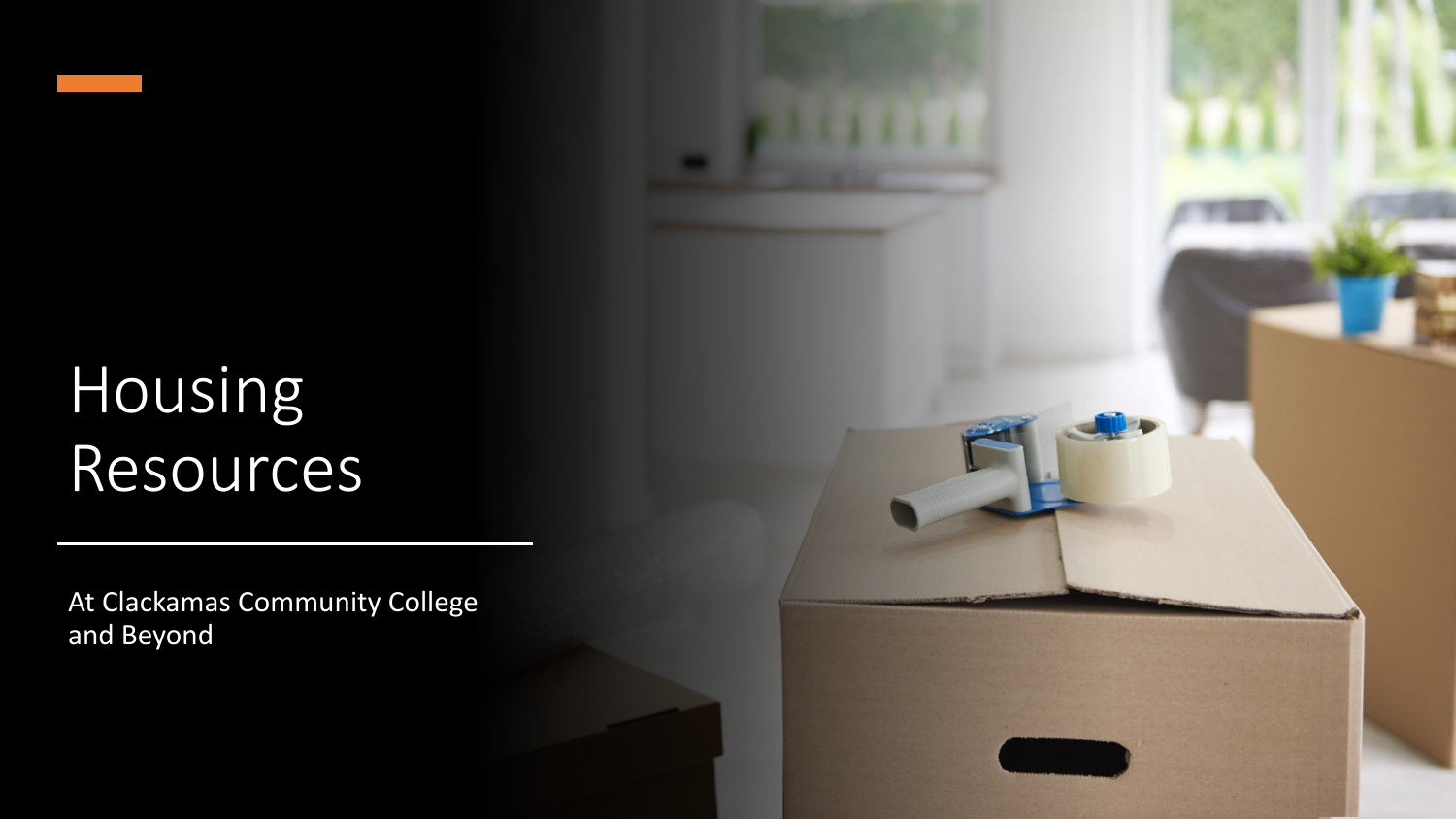

#### • **Off-Campus Affordable Housing**

- Community Development Division......(503) 655-8591
- Coordinated Housing Access.............(503) 655-8575
- Foreclosure Helpline, Legal Aid..........(503) 227-0198
- Housing Authority...............................(503) 655-8267
- Program............................................................(503) 650-5750
- Rent Well ...........................................(503) 650-5647Help overcoming rental barriers
- screening Weatherization....................................(503) 650-3338
- Community Alliance of Tenants Renters' Rights Hotline <https://www.oregoncat.org/renters-rights-hotline> **503- 288-0130**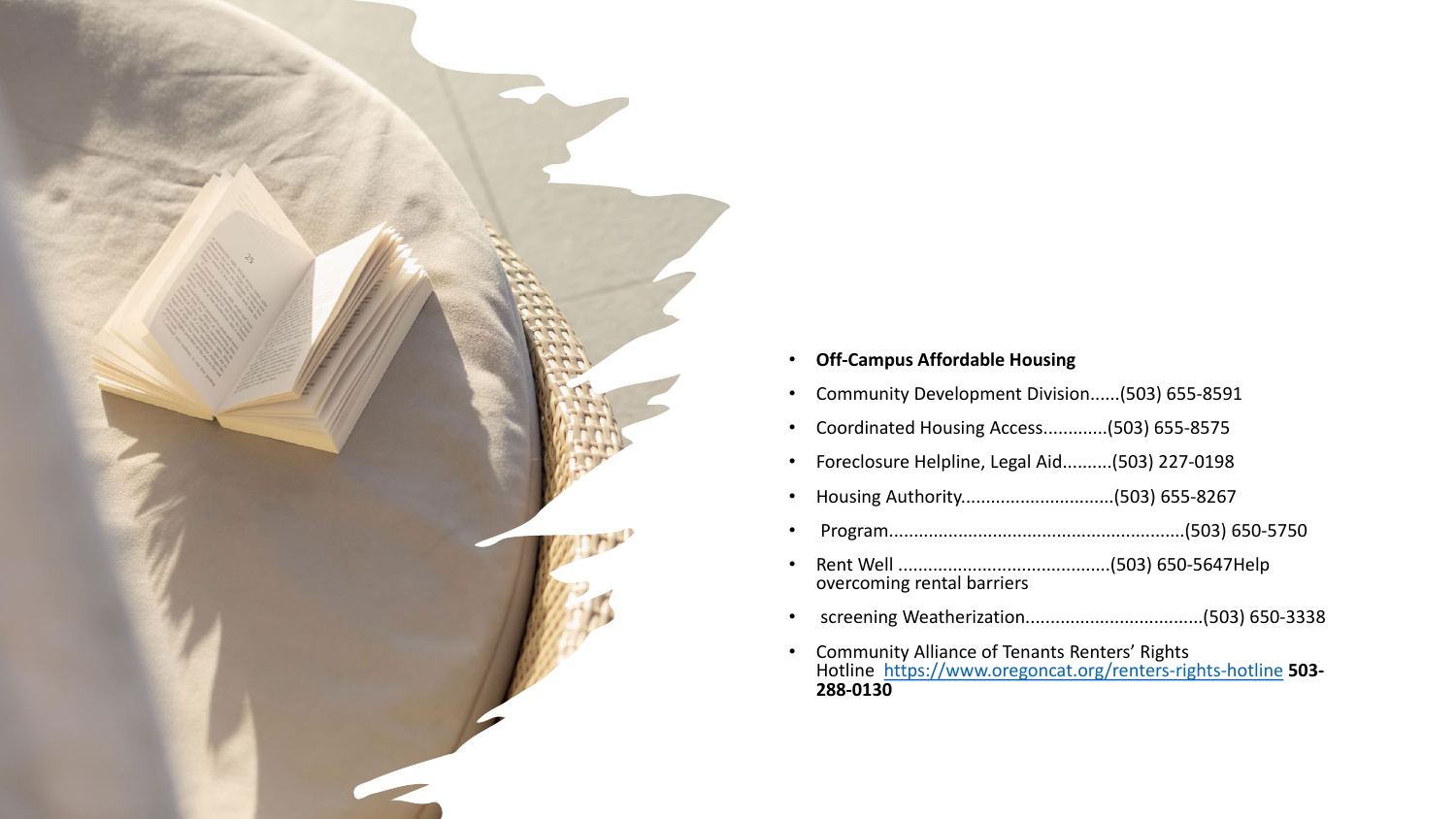# Types of Housing

- Affordable and Subsidized housing for individuals and families
	- Income restrictions
	- Takes some searching
	- Often waitlists, but of varying sizes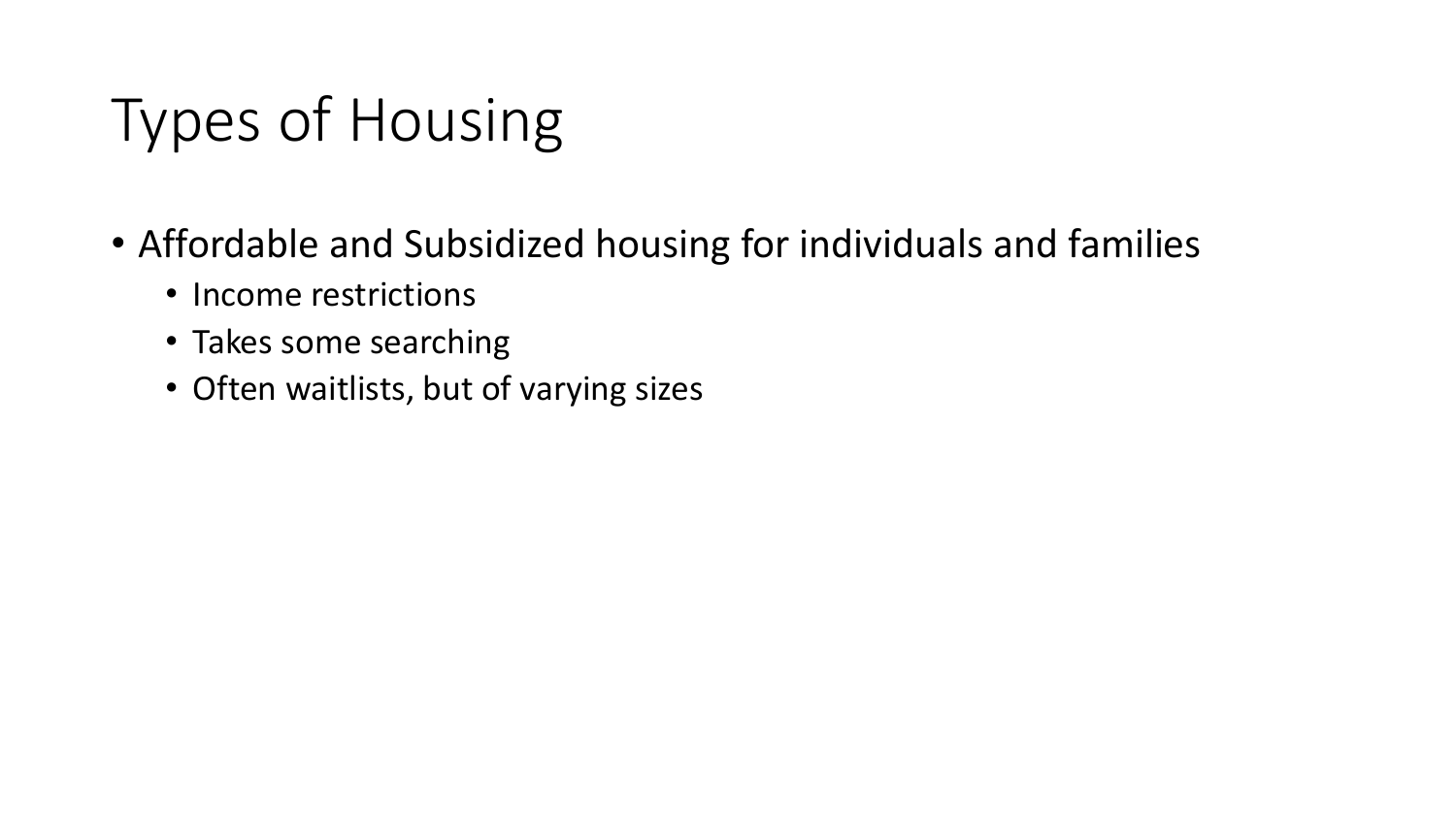#### REACH CDC

- <https://reachcdc.org/reach/properties/>
- <http://reachproperties.org/current-vacancies/>

#### Clackamas County

- https://www.clackamas.us/guide/housing-<br>resources#:~:text=For%20those%20in%20a%20housing%20crisis&tex [t=Clackamas%20County%20Coordinated%20Housing%20Access,at%2](https://www.clackamas.us/guide/housing-resources#:%7E:text=For%20those%20in%20a%20housing%20crisis&text=Clackamas%20County%20Coordinated%20Housing%20Access,at%20503%2D655%2D8575) 0503%2D655%2D8575.
- <https://www.clackamas.us/socialservices/housingassistance.html>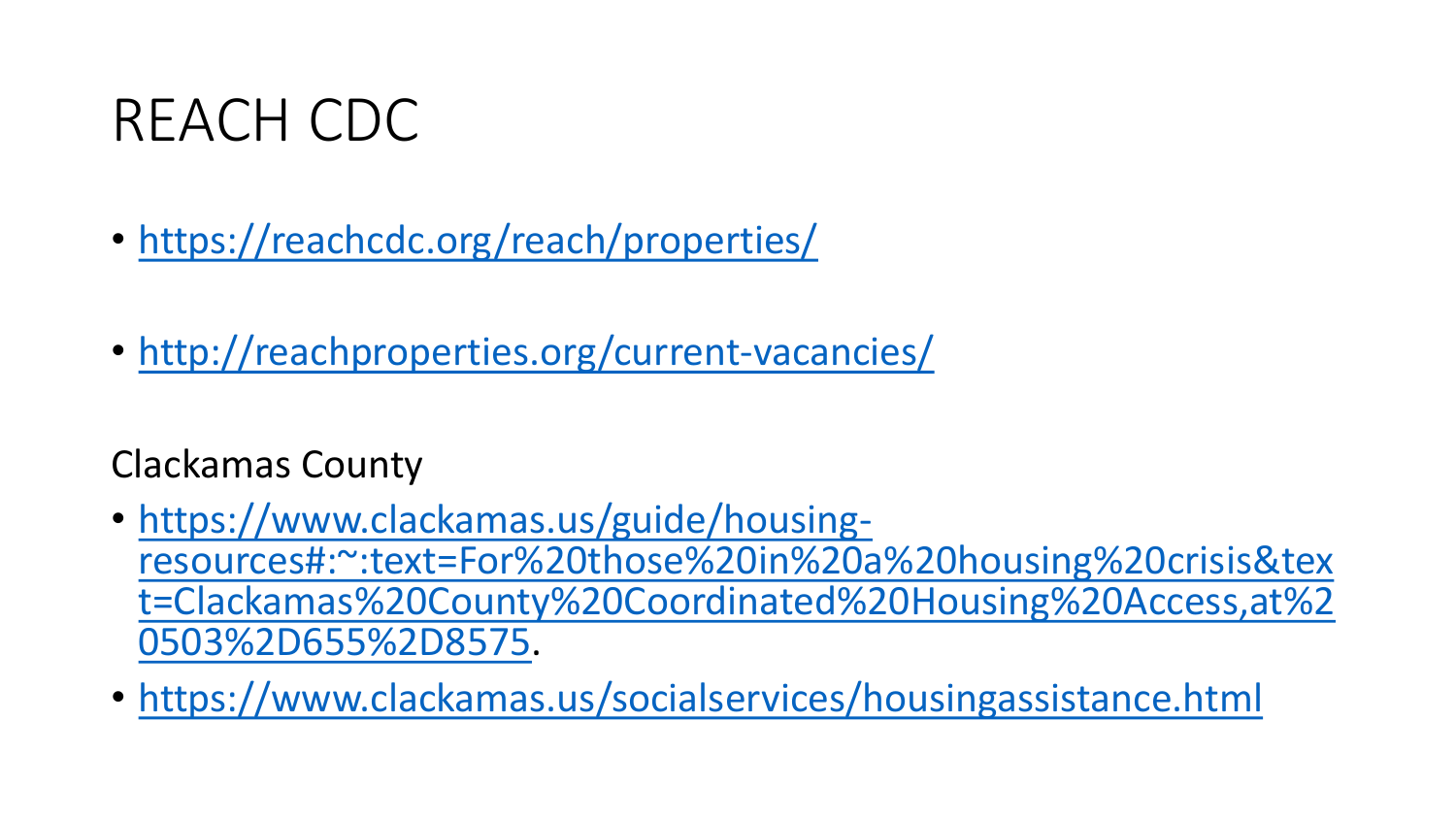#### ROSE CDC

• <https://rosecdc.org/affordable-housing/>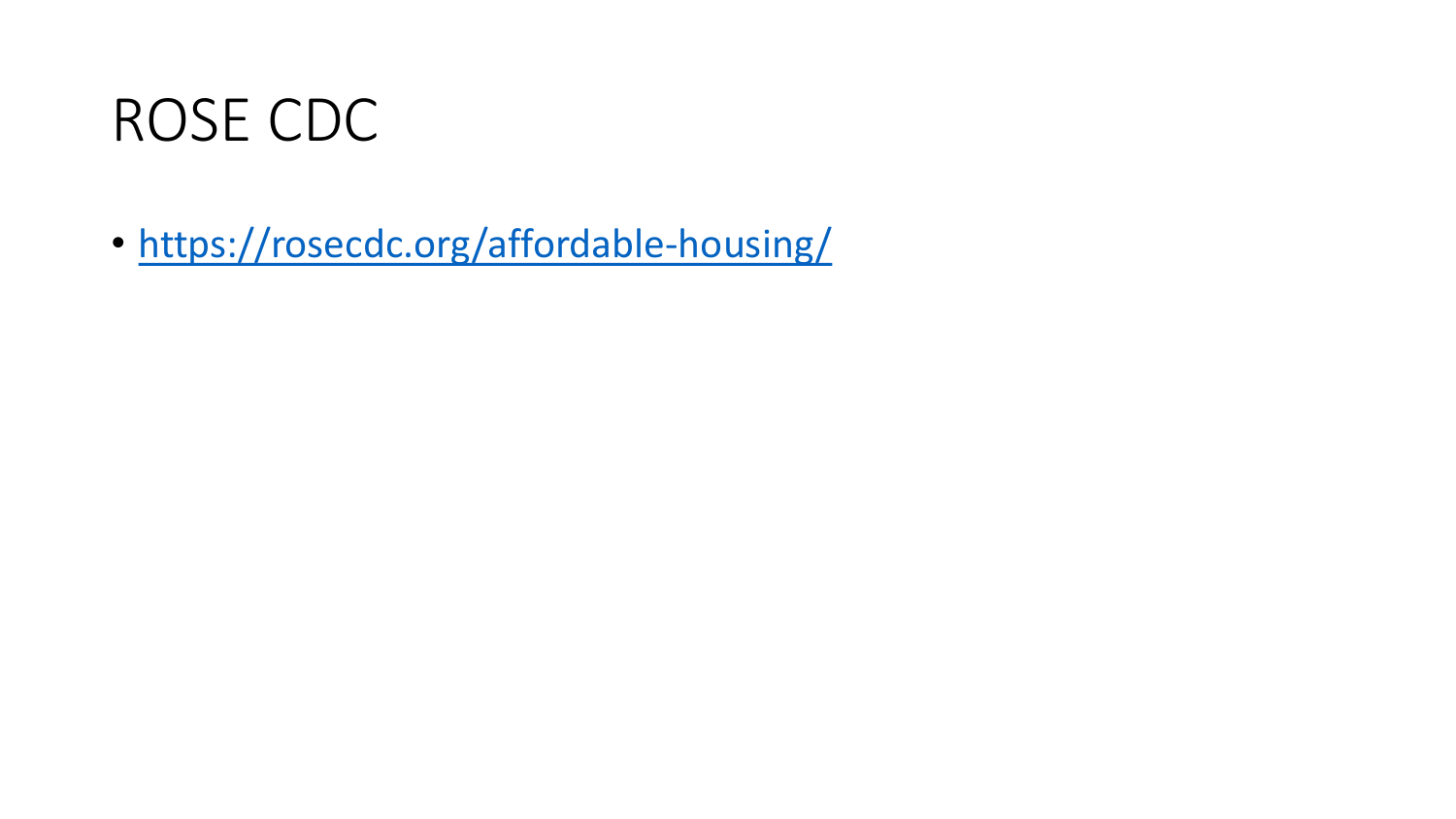#### Hacienda CDC

- <https://haciendacdc.org/housing-development/>
- View low rent apartment communities here, need to call direct to find out about openings/waitlists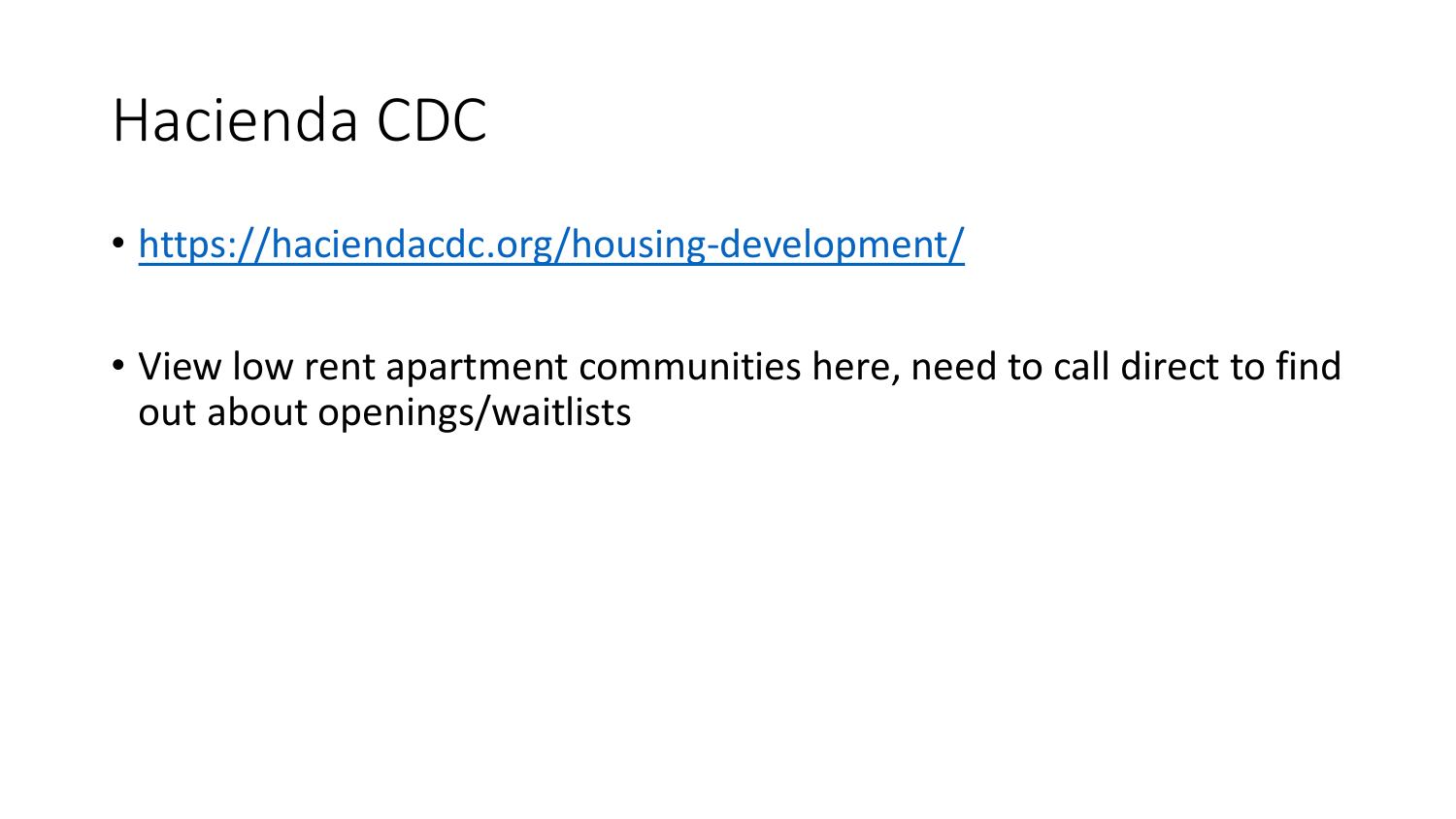## Relay Resources

- <https://relayresources.org/affordable-housing/live-with-us/>
- All apartments are for low-income individuals
- Some preference may be given to individuals with disabilities
- Check this site often for information on openings and waitlists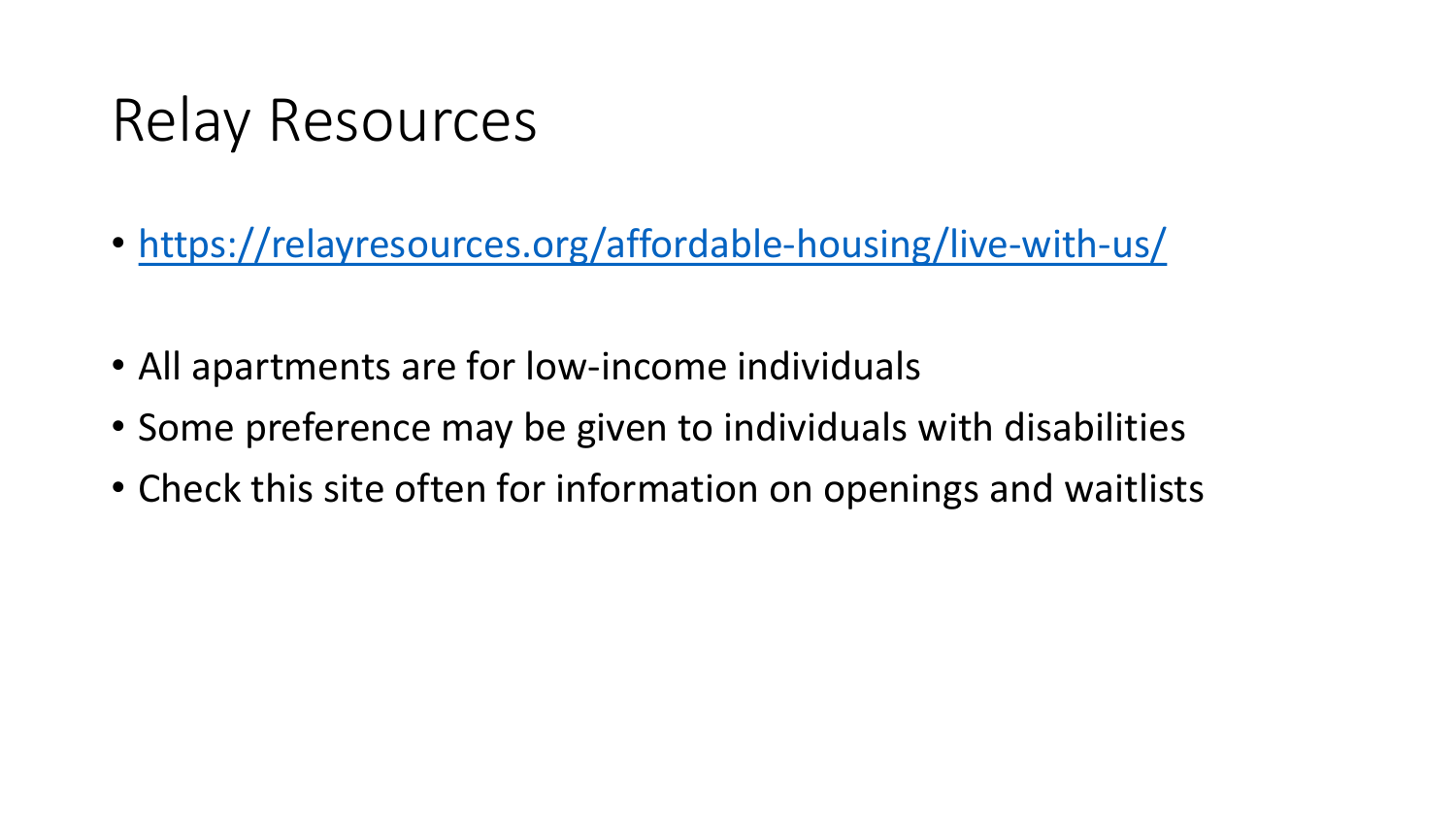### Cascade Management

- <http://www.cascade-management.com/propertysearch>
- Make sure to select "affordable" in the filter
- Reach out to the properties to inquire about specifics on availability or waitlists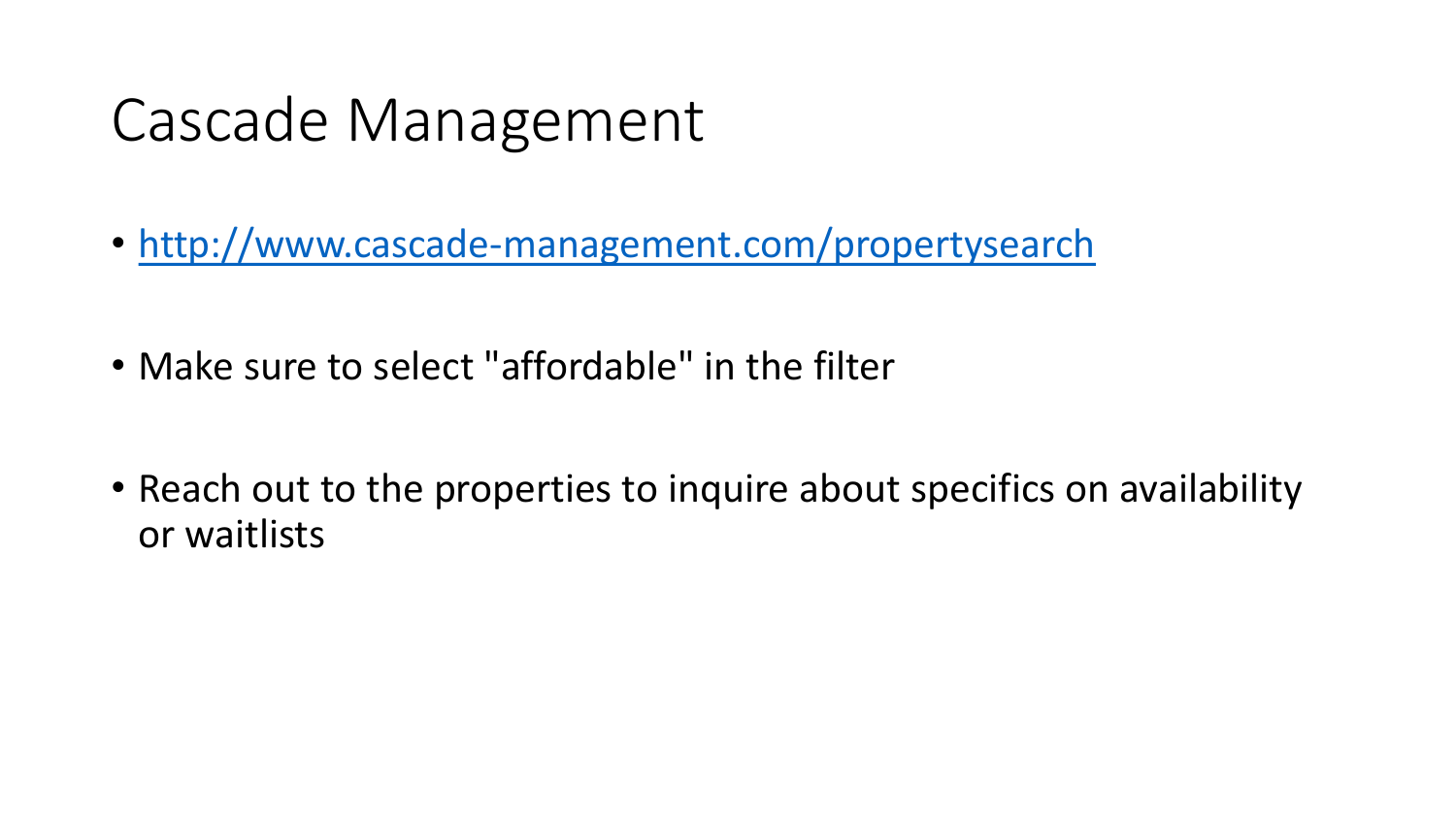### Individual Apartment communities

- Many apartment buildings, especially new construction offer a certain number of lower income apartments within their community
- They make agreements with local government, often prior to building, where they receive incentives to offer a number of their units for below market price
- A search for these apartments can lead to them and often the websites will have a small area to find information about applying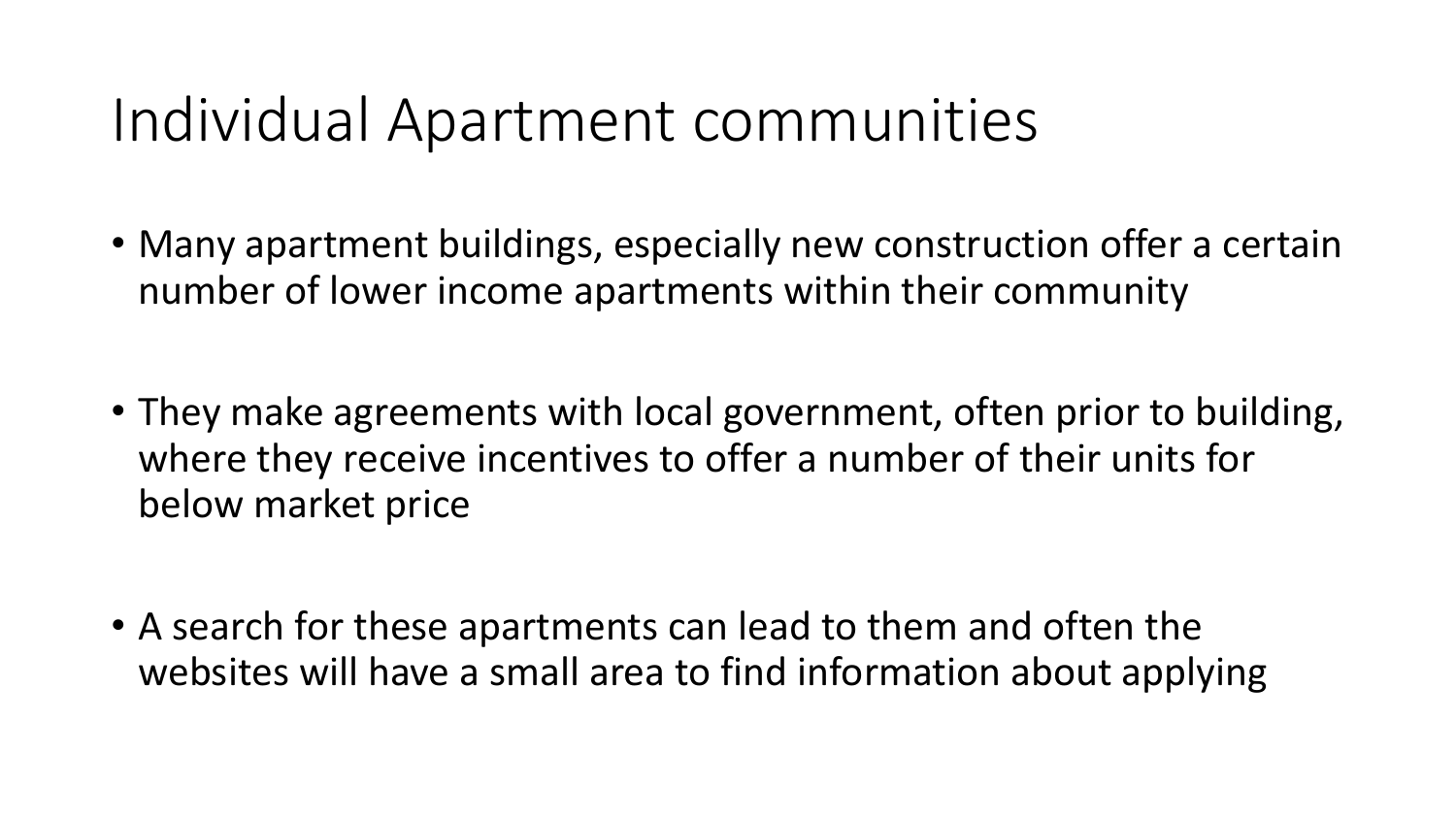- Clackamas County
- [https://www.apartments.com/clackamas-county-or/low](https://www.apartments.com/clackamas-county-or/low-income/?bb=l17kqgkgxRznjpw8hrC)income/?bb=l17kqgkgxRznjpw8hrC
- Multnomah County:
- <https://www.apartments.com/multnomah-county-or/low-income/>